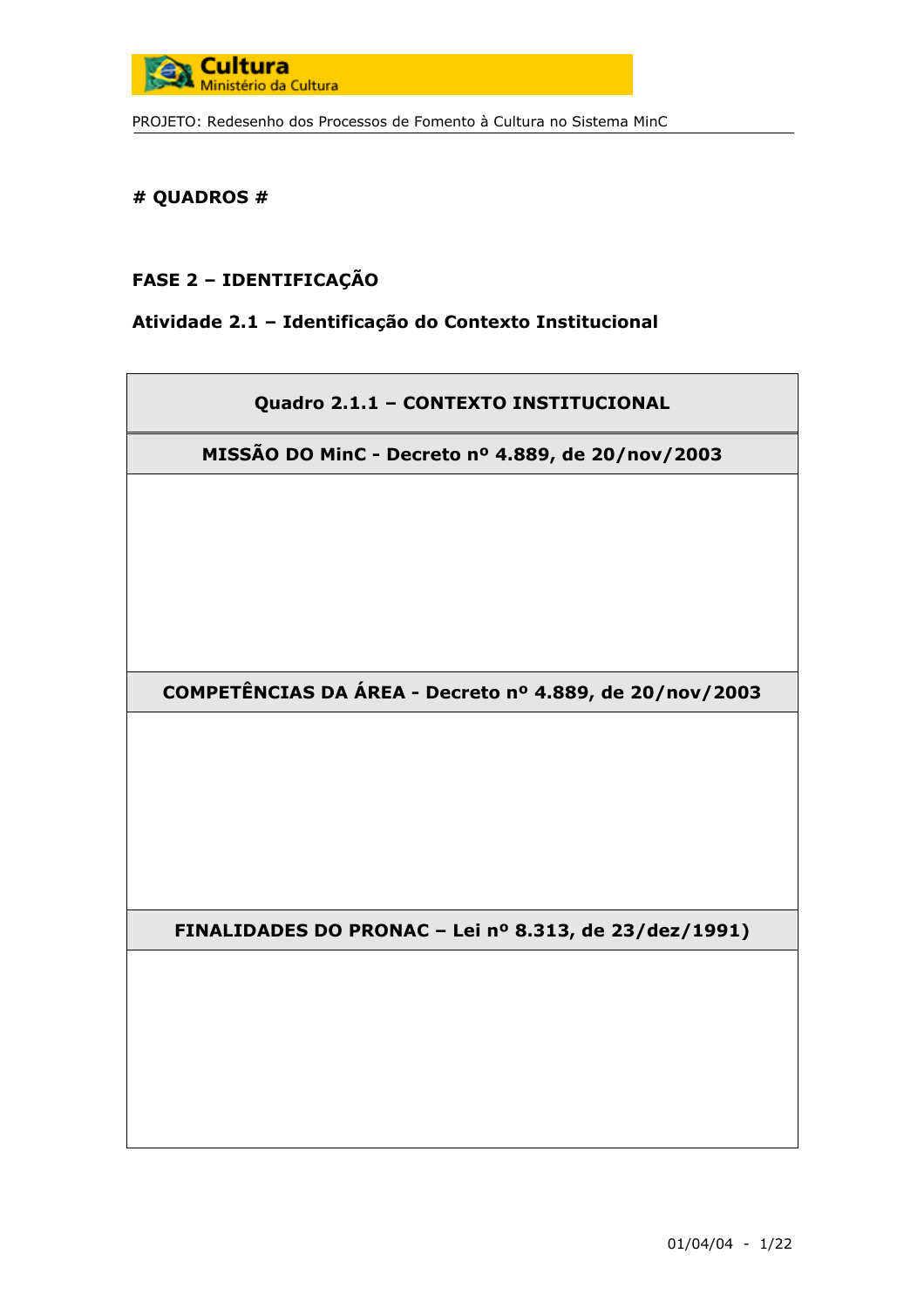

# QUADRO 2.1.2 - DIAGRAMA DA ESTRUTURA ORGANIZACIONAL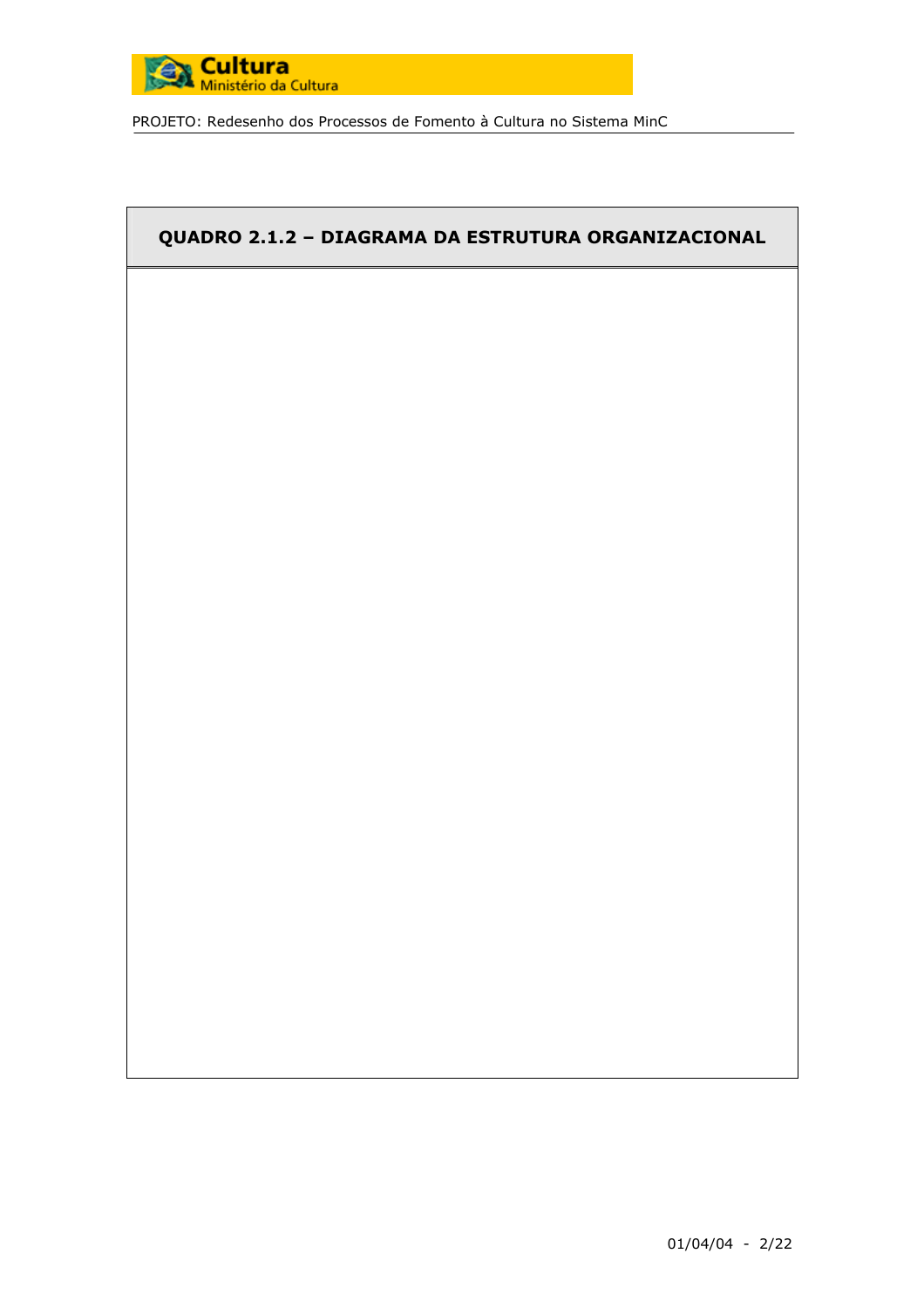

# Atividade 2.2 - Identificação do Processo

| Quadro 2.2.1 - CONTEXTO ORGANIZACIONAL |                   |  |  |
|----------------------------------------|-------------------|--|--|
| Nome do Macroprocesso:                 | Fomento à Cultura |  |  |
| Nome do Processo:                      |                   |  |  |
| Descrição:                             |                   |  |  |
| Objetivos:                             |                   |  |  |
| Unidade Responsável:                   |                   |  |  |
| <b>Responsável:</b>                    |                   |  |  |
| Cargo:                                 |                   |  |  |
| Nome:                                  |                   |  |  |
| Telefone:                              |                   |  |  |
| E-mail:                                |                   |  |  |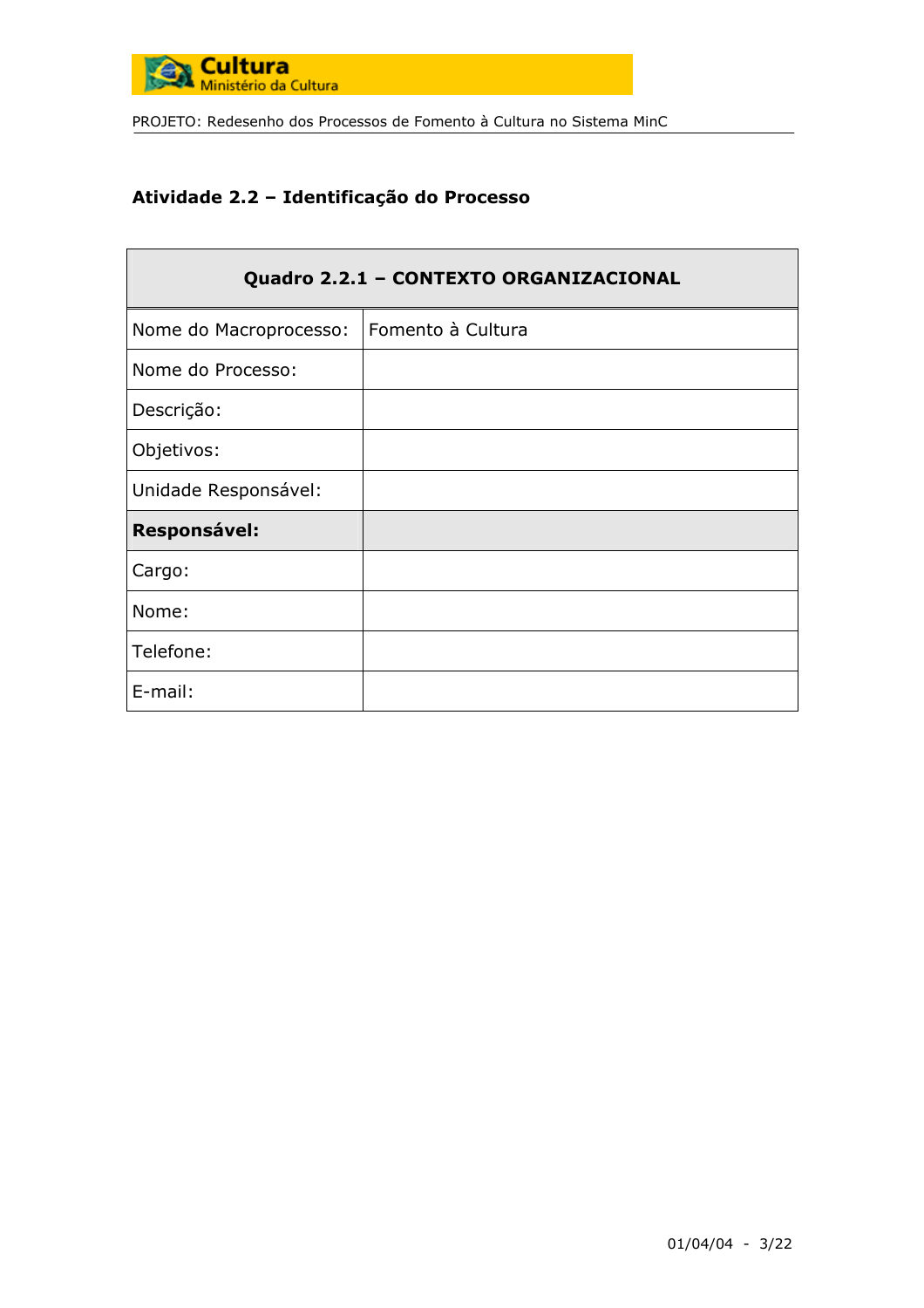

| Quadro 2.2.2 - RECURSOS ALOCADOS       |           |            |  |
|----------------------------------------|-----------|------------|--|
| <b>Recursos</b><br><b>Humanos</b>      | Descrição | Quantidade |  |
| Cargo/Função                           |           |            |  |
|                                        |           |            |  |
|                                        |           |            |  |
| <b>Recursos</b><br><b>Tecnológicos</b> | Descrição | Quantidade |  |
| Hardware                               |           |            |  |
|                                        |           |            |  |
| Software                               |           |            |  |
|                                        |           |            |  |
|                                        |           |            |  |
| <b>Recursos</b><br><b>Materiais</b>    | Descrição | Quantidade |  |
|                                        |           |            |  |
|                                        |           |            |  |
|                                        |           |            |  |
|                                        |           |            |  |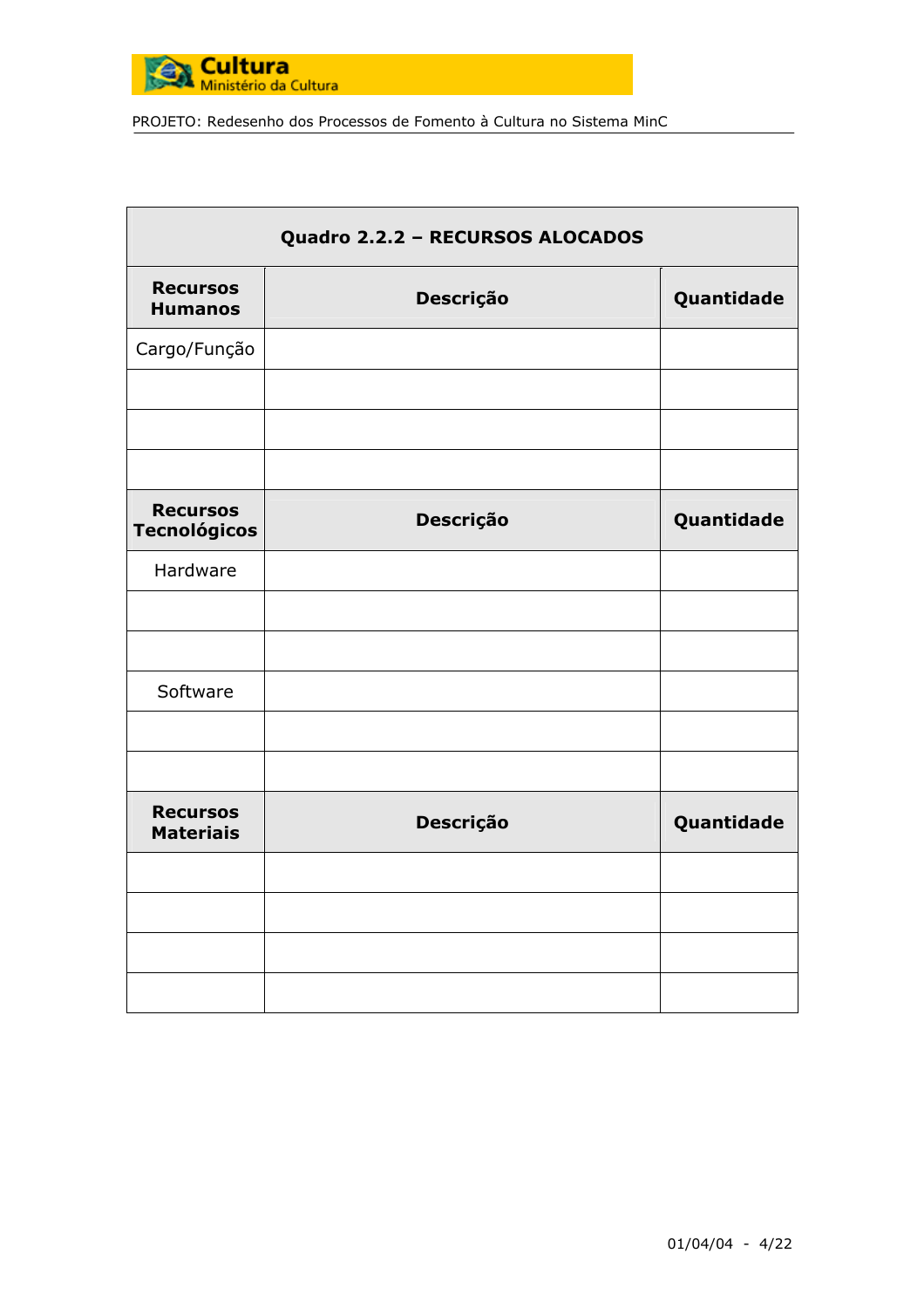

| Quadro 2.2.3 - CLIENTES |  |  |  |
|-------------------------|--|--|--|
| Internos                |  |  |  |
| Externos                |  |  |  |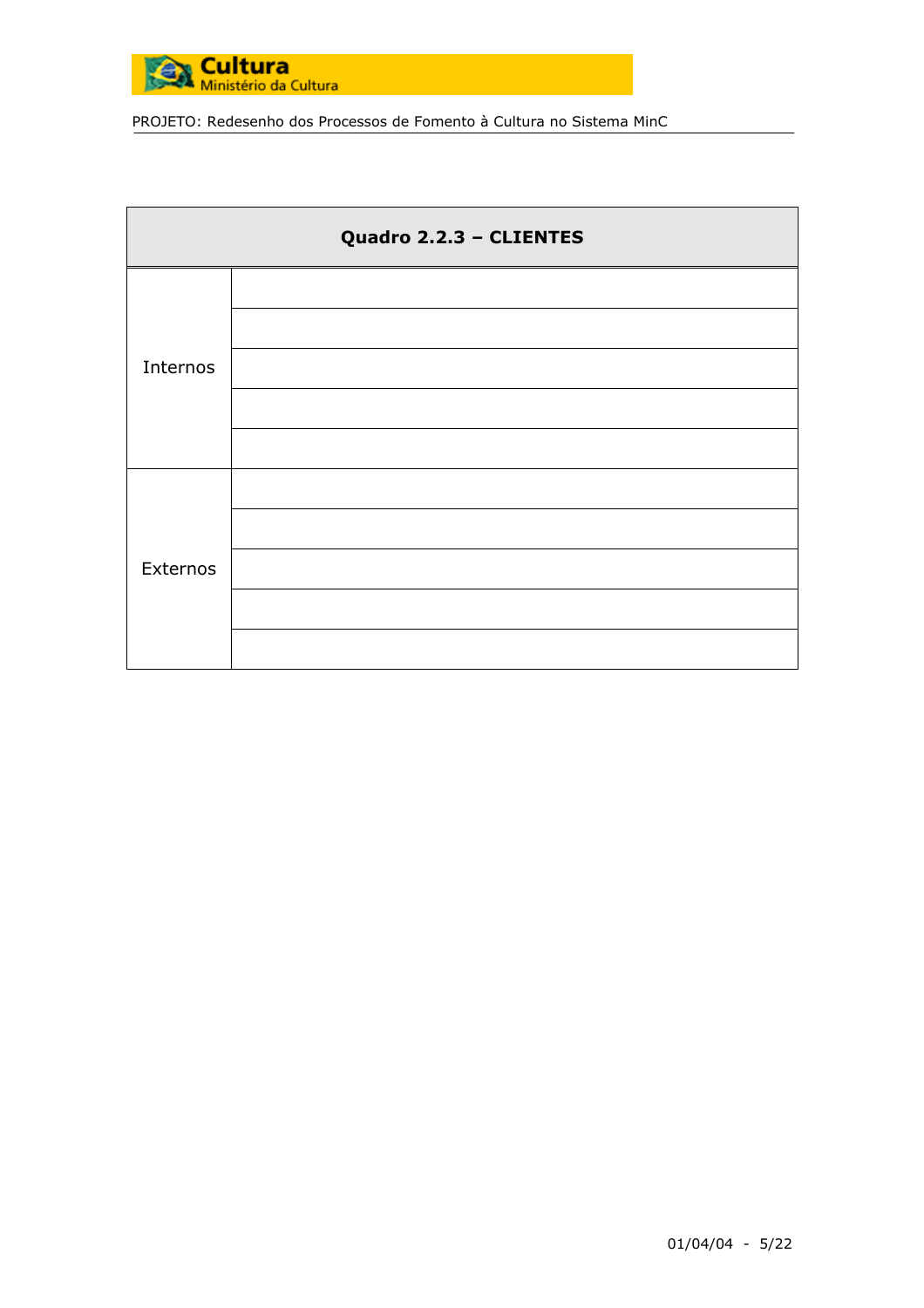

| Quadro 2.2.4 - PRODUTOS |  |  |  |
|-------------------------|--|--|--|
| Intermediários          |  |  |  |
| Finais                  |  |  |  |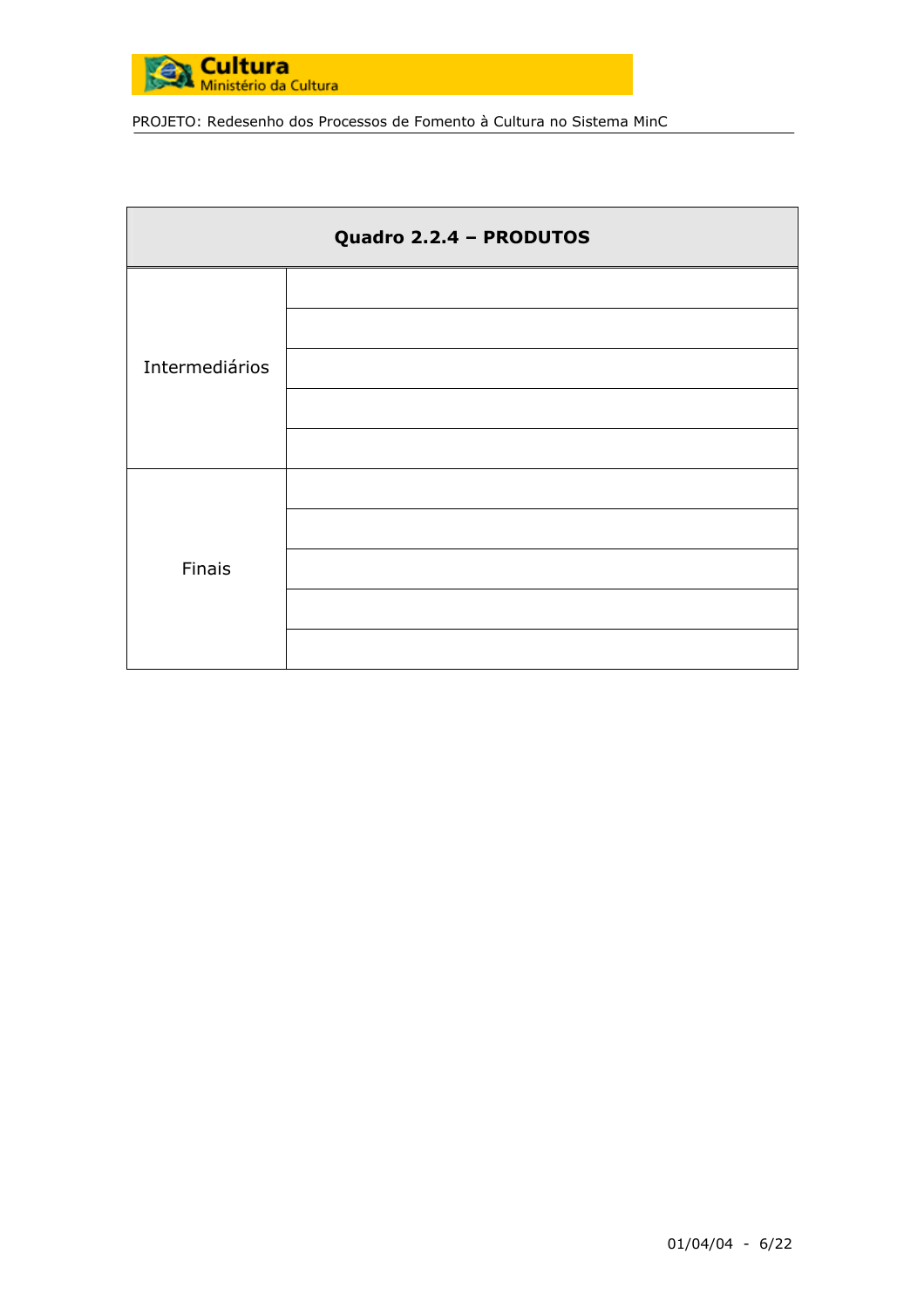

| Quadro 2.2.5 - REQUISITOS DE CLIENTES |                                      |  |  |  |  |
|---------------------------------------|--------------------------------------|--|--|--|--|
| <b>Clientes</b>                       | <b>Requisitos</b><br><b>Produtos</b> |  |  |  |  |
|                                       |                                      |  |  |  |  |
|                                       |                                      |  |  |  |  |
|                                       |                                      |  |  |  |  |
|                                       |                                      |  |  |  |  |
|                                       |                                      |  |  |  |  |
|                                       |                                      |  |  |  |  |
|                                       |                                      |  |  |  |  |
|                                       |                                      |  |  |  |  |
|                                       |                                      |  |  |  |  |
|                                       |                                      |  |  |  |  |
|                                       |                                      |  |  |  |  |
|                                       |                                      |  |  |  |  |
|                                       |                                      |  |  |  |  |
|                                       |                                      |  |  |  |  |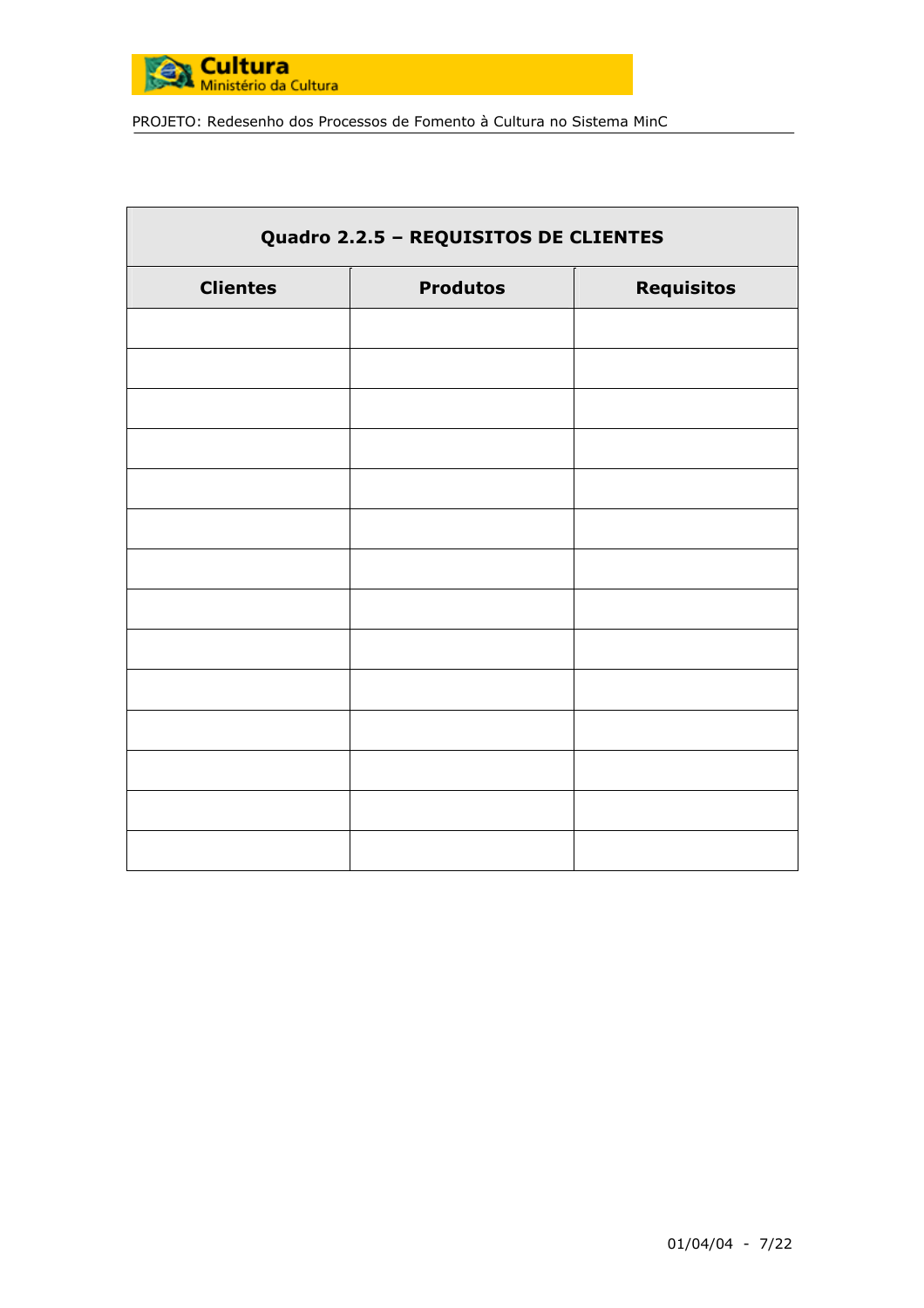

| Quadro 2.2.6 - REQUISITOS DE FORNECEDORES |                                     |  |  |  |
|-------------------------------------------|-------------------------------------|--|--|--|
| <b>Fornecedores</b>                       | <b>Requisitos</b><br><b>Insumos</b> |  |  |  |
|                                           |                                     |  |  |  |
|                                           |                                     |  |  |  |
|                                           |                                     |  |  |  |
|                                           |                                     |  |  |  |
|                                           |                                     |  |  |  |
|                                           |                                     |  |  |  |
|                                           |                                     |  |  |  |
|                                           |                                     |  |  |  |
|                                           |                                     |  |  |  |
|                                           |                                     |  |  |  |
|                                           |                                     |  |  |  |
|                                           |                                     |  |  |  |
|                                           |                                     |  |  |  |
|                                           |                                     |  |  |  |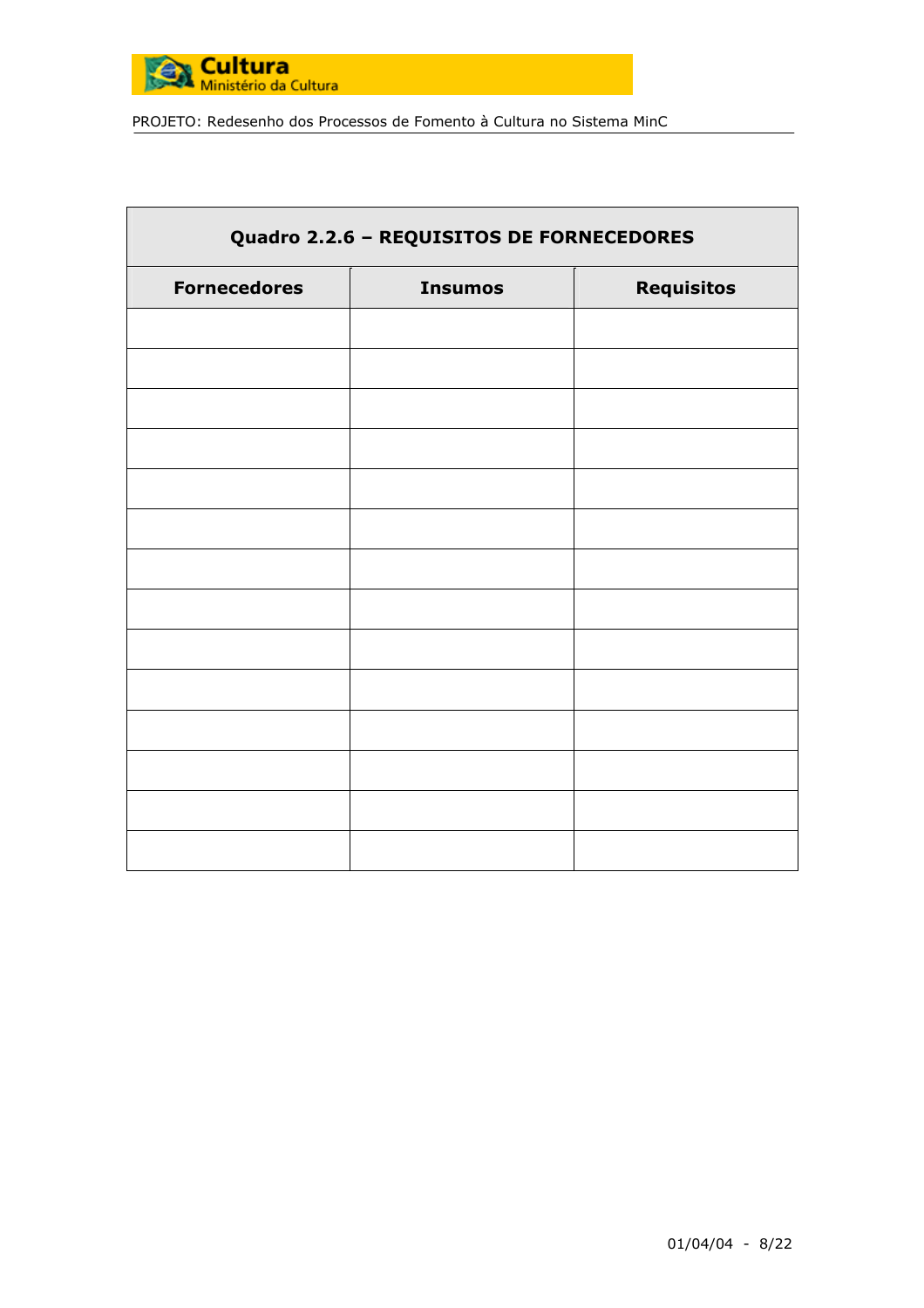

# QUADRO 2.2.7 - FLUXOGRAMA GERAL DO PROCESSO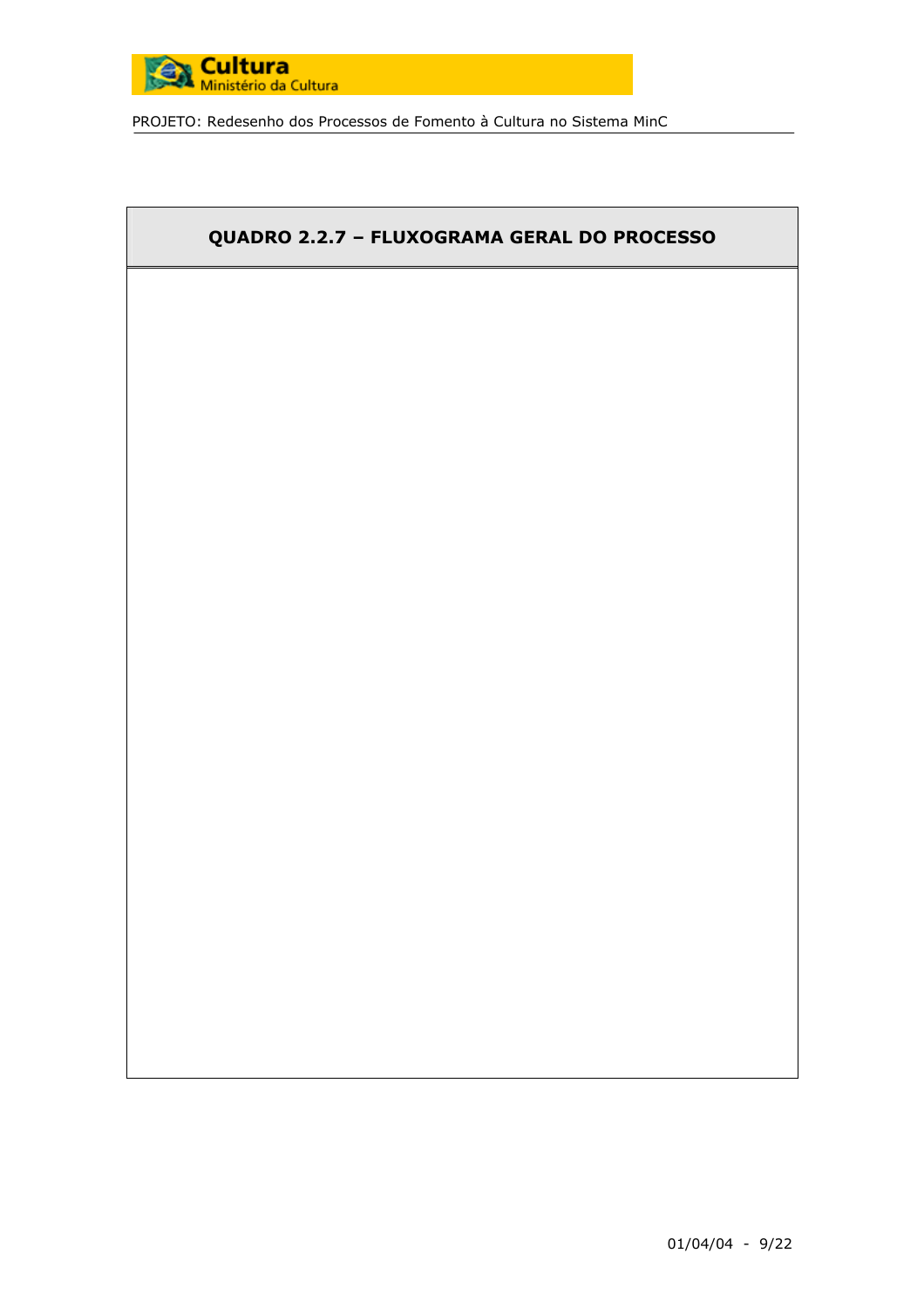

|             | Quadro 2.2.8 - DOCUMENTAÇÃO         |  |  |  |             |
|-------------|-------------------------------------|--|--|--|-------------|
| <b>Tipo</b> | Descrição<br>Quando<br>Onde<br>Quem |  |  |  | Responsável |
|             |                                     |  |  |  |             |
|             |                                     |  |  |  |             |
|             |                                     |  |  |  |             |
|             |                                     |  |  |  |             |
|             |                                     |  |  |  |             |
|             |                                     |  |  |  |             |
|             |                                     |  |  |  |             |
|             |                                     |  |  |  |             |
|             |                                     |  |  |  |             |
|             |                                     |  |  |  |             |
|             |                                     |  |  |  |             |
|             |                                     |  |  |  |             |
|             |                                     |  |  |  |             |
|             |                                     |  |  |  |             |
|             |                                     |  |  |  |             |
|             |                                     |  |  |  |             |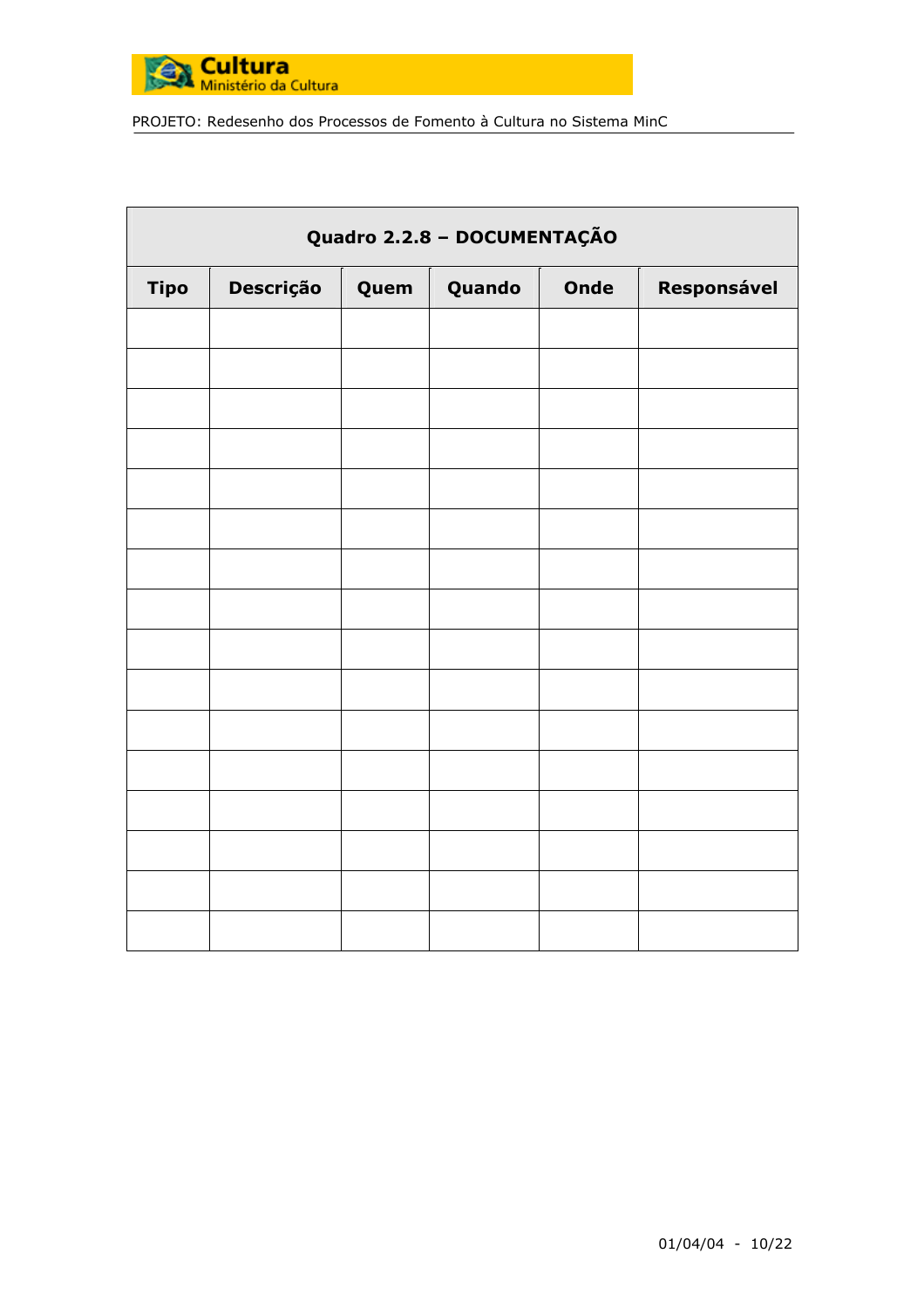

|             | Quadro 2.2.9 - INDICADORES EXISTENTES |                       |                                       |  |  |
|-------------|---------------------------------------|-----------------------|---------------------------------------|--|--|
| <b>Tipo</b> | <b>Nome</b>                           | Descrição/<br>Fórmula | Periodicidade   Insumos   Responsável |  |  |
|             |                                       |                       |                                       |  |  |
|             |                                       |                       |                                       |  |  |
|             |                                       |                       |                                       |  |  |
|             |                                       |                       |                                       |  |  |
|             |                                       |                       |                                       |  |  |
|             |                                       |                       |                                       |  |  |
|             |                                       |                       |                                       |  |  |
|             |                                       |                       |                                       |  |  |
|             |                                       |                       |                                       |  |  |
|             |                                       |                       |                                       |  |  |
|             |                                       |                       |                                       |  |  |
|             |                                       |                       |                                       |  |  |
|             |                                       |                       |                                       |  |  |
|             |                                       |                       |                                       |  |  |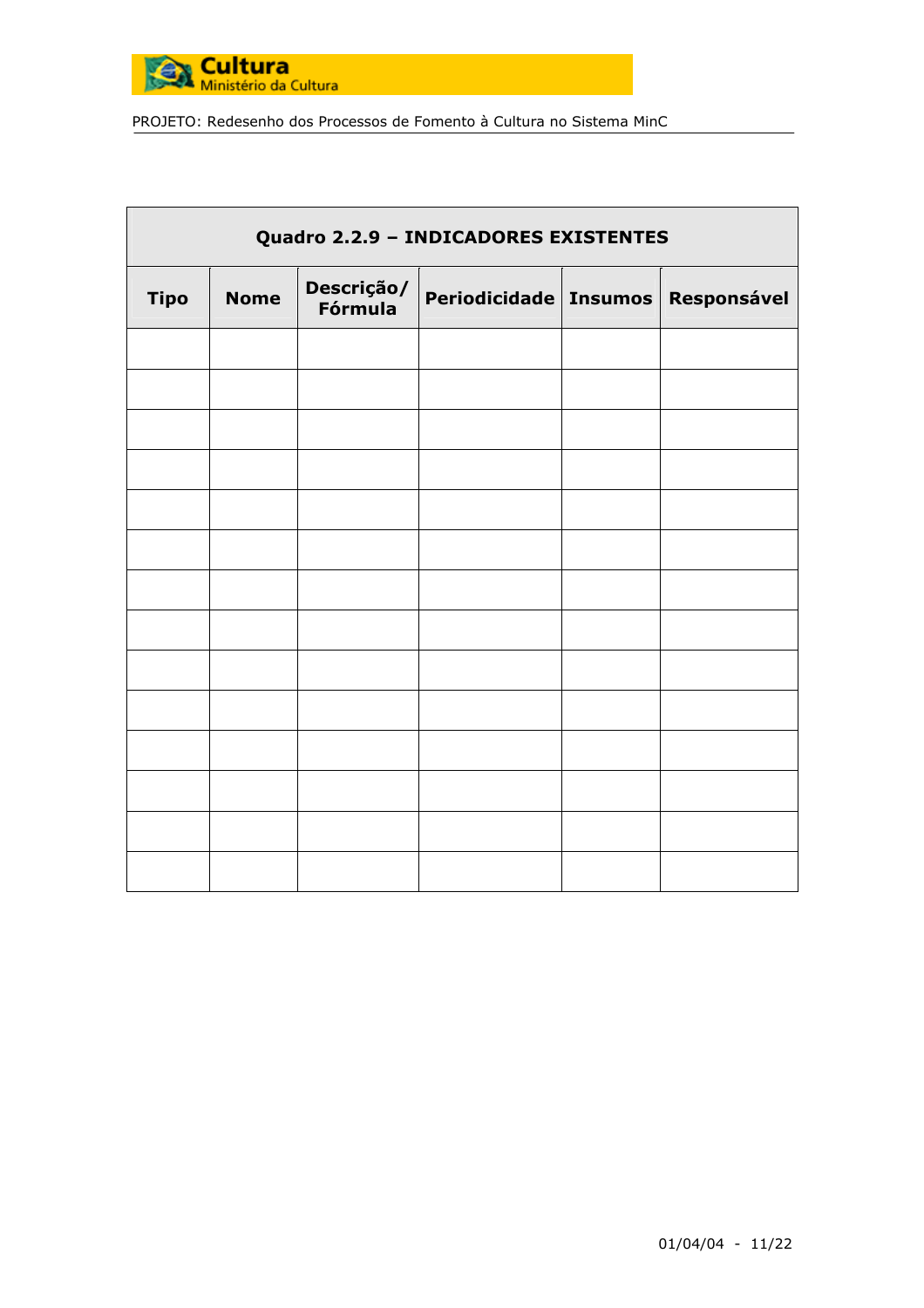

| Quadro 2.2.10 - HISTÓRICO DOS INDICADORES |                         |                           |              |                                    |              |
|-------------------------------------------|-------------------------|---------------------------|--------------|------------------------------------|--------------|
| <b>Indicador</b>                          | Período<br>$\mathbf{1}$ | Período<br>$\overline{2}$ | Período<br>3 | Período<br>$\overline{\mathbf{4}}$ | Período<br>5 |
|                                           |                         |                           |              |                                    |              |
|                                           |                         |                           |              |                                    |              |
|                                           |                         |                           |              |                                    |              |
|                                           |                         |                           |              |                                    |              |
|                                           |                         |                           |              |                                    |              |
|                                           |                         |                           |              |                                    |              |
|                                           |                         |                           |              |                                    |              |
|                                           |                         |                           |              |                                    |              |
|                                           |                         |                           |              |                                    |              |
|                                           |                         |                           |              |                                    |              |
|                                           |                         |                           |              |                                    |              |
|                                           |                         |                           |              |                                    |              |
|                                           |                         |                           |              |                                    |              |
|                                           |                         |                           |              |                                    |              |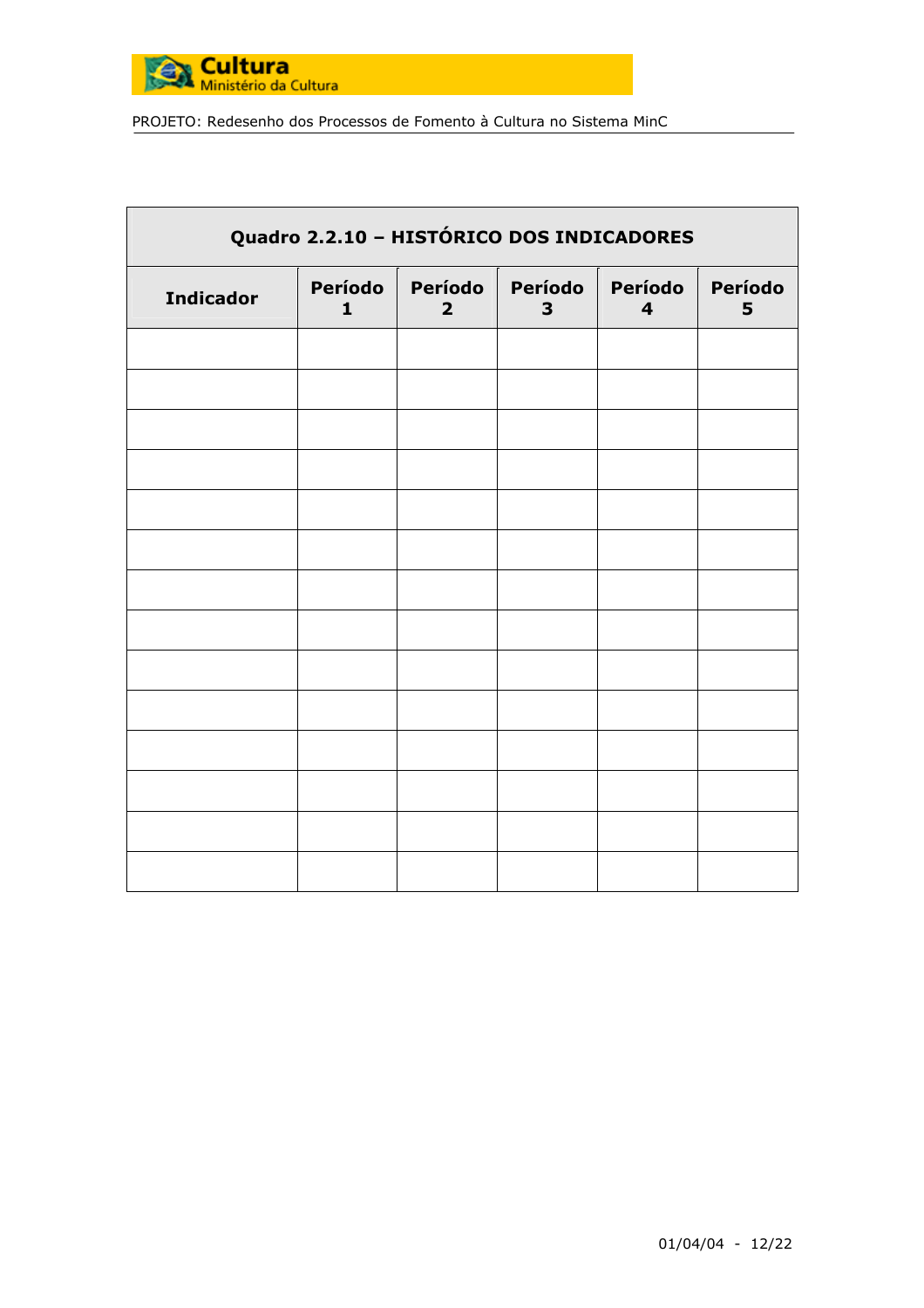

| Quadro 2.2.11 - MAPA DE ATIVIDADES |                     |                   |                    |  |
|------------------------------------|---------------------|-------------------|--------------------|--|
| <b>No</b>                          | <b>Subprocessos</b> | <b>Atividades</b> | <b>Responsável</b> |  |
| 01                                 |                     |                   |                    |  |
| 02                                 |                     |                   |                    |  |
| 03                                 |                     |                   |                    |  |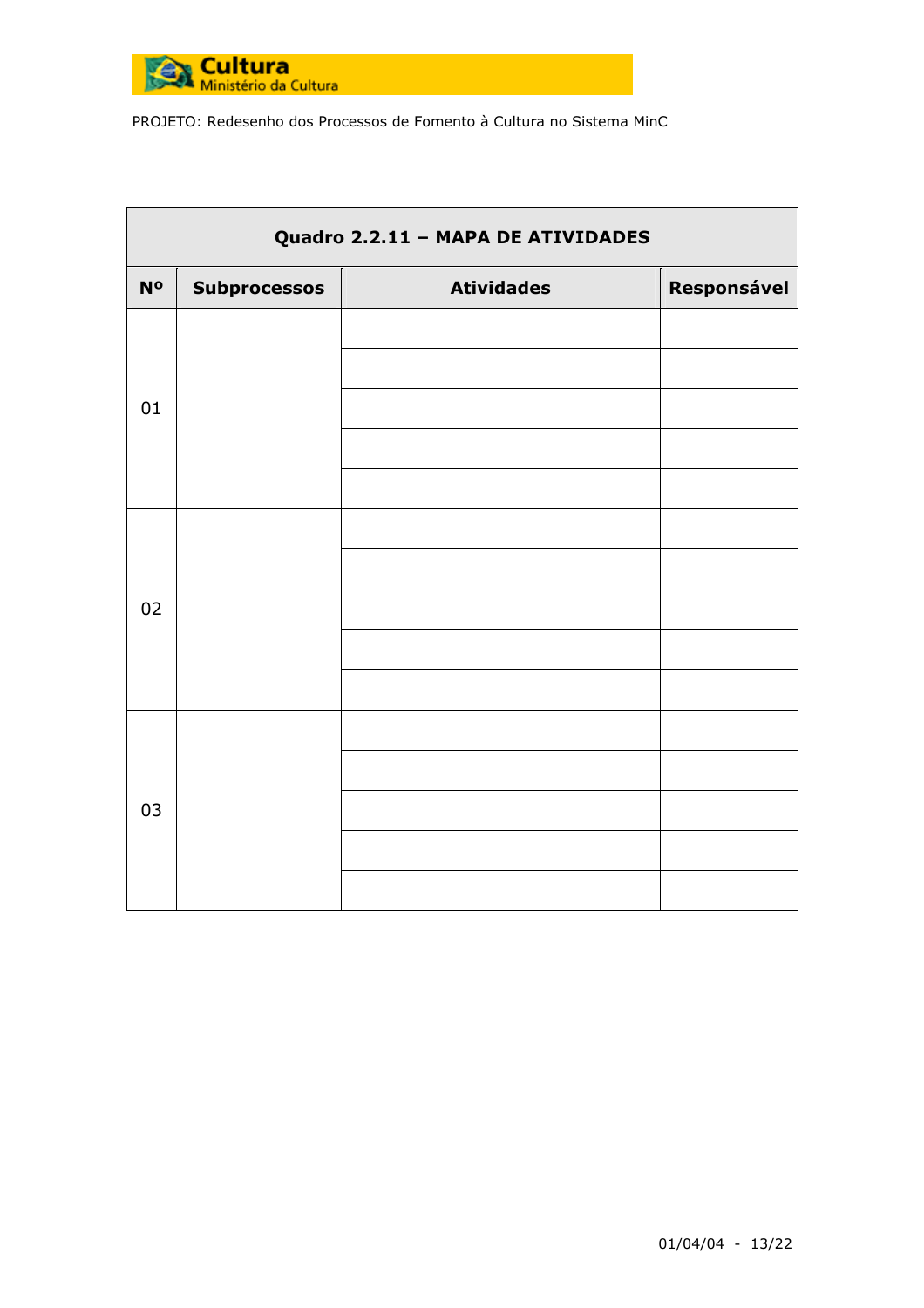

|                | Quadro 2.2.12 - MAPA DE ATIVIDADES DETALHADO |                                 |                 |  |                  |              |
|----------------|----------------------------------------------|---------------------------------|-----------------|--|------------------|--------------|
| N <sup>o</sup> | <b>Subprocessos</b>                          | <b>Atividade</b><br>$\mathbf S$ | Responsáv<br>el |  | Insumo   Produto | <b>Prazo</b> |
|                |                                              |                                 |                 |  |                  |              |
|                |                                              |                                 |                 |  |                  |              |
| 01             |                                              |                                 |                 |  |                  |              |
|                |                                              |                                 |                 |  |                  |              |
|                |                                              |                                 |                 |  |                  |              |
|                |                                              |                                 |                 |  |                  |              |
|                |                                              |                                 |                 |  |                  |              |
| 02             |                                              |                                 |                 |  |                  |              |
|                |                                              |                                 |                 |  |                  |              |
|                |                                              |                                 |                 |  |                  |              |
|                |                                              |                                 |                 |  |                  |              |
|                |                                              |                                 |                 |  |                  |              |
| 03             |                                              |                                 |                 |  |                  |              |
|                |                                              |                                 |                 |  |                  |              |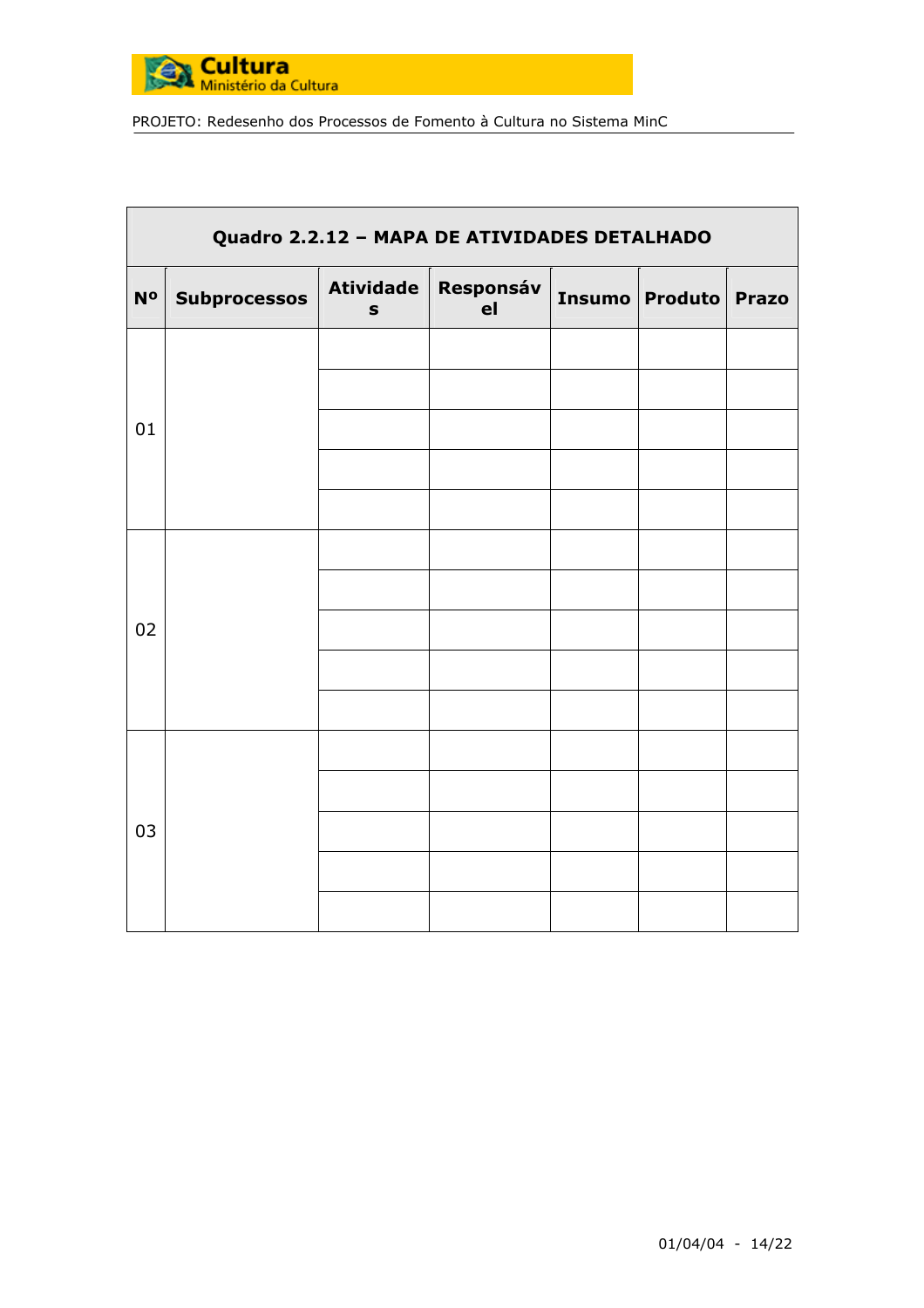

# QUADRO 2.2.13 - FLUXOGRAMA DETALHADO DO PROCESSO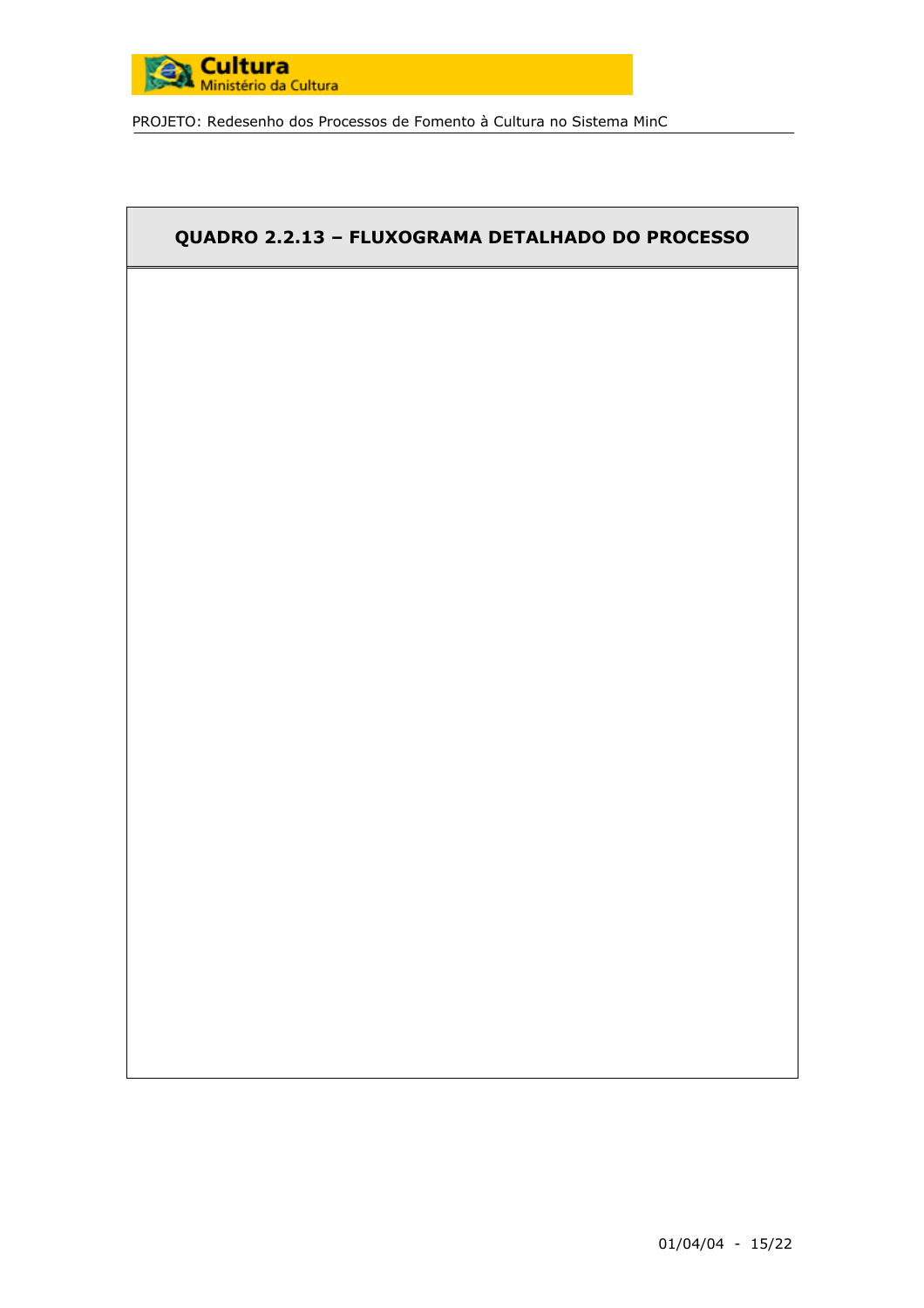

# **FASE 3 - ANÁLISE**

# Atividade 3.1 - Identificação e Priorização dos Problemas

| Quadro 3.1.1 - AMBIENTE INTERNO |                               |  |  |
|---------------------------------|-------------------------------|--|--|
| <b>Fatores Restritivos</b>      | <b>Fatores Incentivadores</b> |  |  |
|                                 |                               |  |  |
|                                 |                               |  |  |
|                                 |                               |  |  |
|                                 |                               |  |  |
|                                 |                               |  |  |
|                                 |                               |  |  |
|                                 |                               |  |  |
|                                 |                               |  |  |
|                                 |                               |  |  |
|                                 |                               |  |  |
|                                 |                               |  |  |
|                                 |                               |  |  |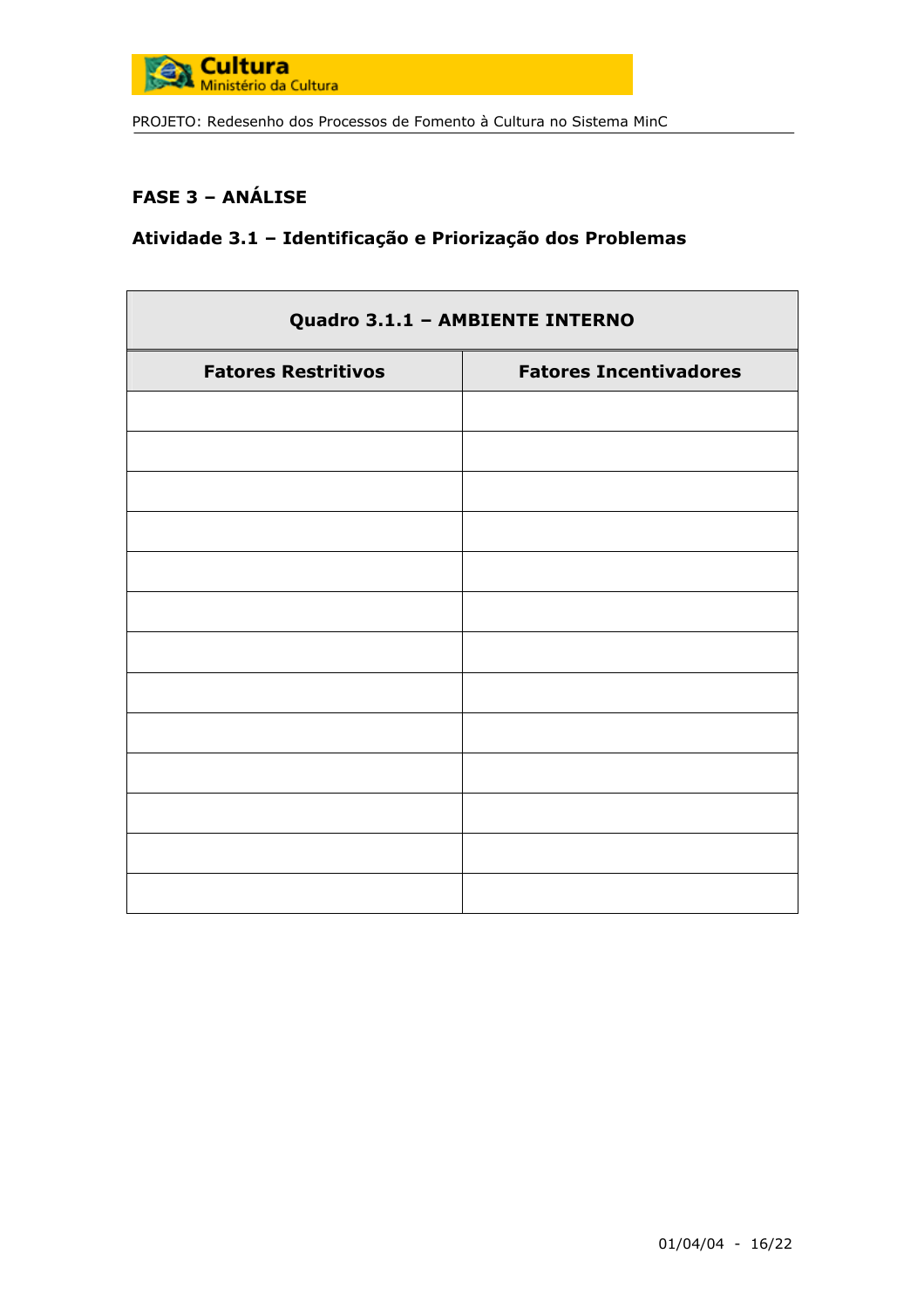

| Quadro 3.1.2 - AMBIENTE EXTERNO |  |  |  |  |  |
|---------------------------------|--|--|--|--|--|
| <b>Oportunidades</b>            |  |  |  |  |  |
|                                 |  |  |  |  |  |
|                                 |  |  |  |  |  |
|                                 |  |  |  |  |  |
|                                 |  |  |  |  |  |
|                                 |  |  |  |  |  |
|                                 |  |  |  |  |  |
|                                 |  |  |  |  |  |
|                                 |  |  |  |  |  |
|                                 |  |  |  |  |  |
|                                 |  |  |  |  |  |
|                                 |  |  |  |  |  |
|                                 |  |  |  |  |  |
|                                 |  |  |  |  |  |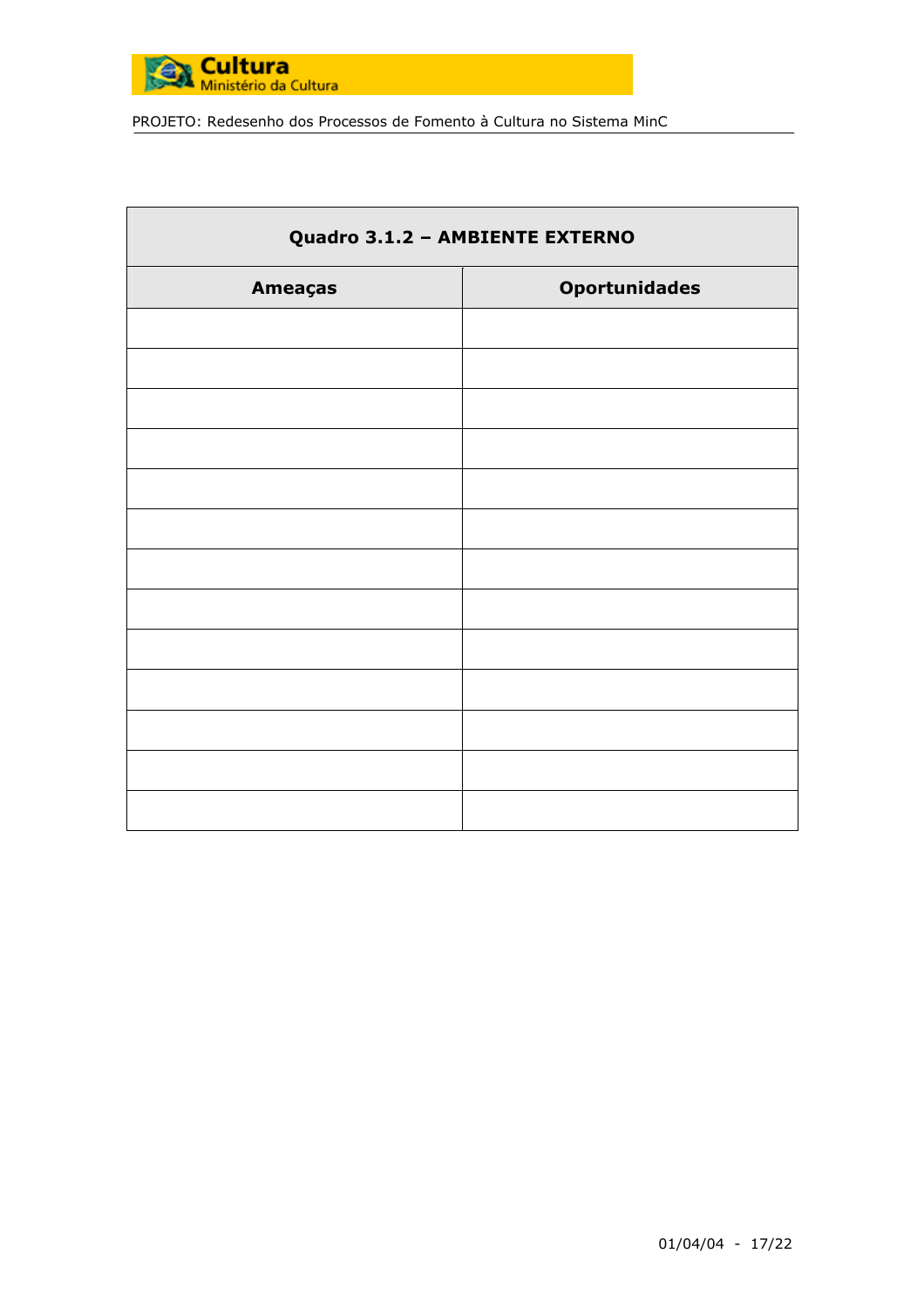

| Quadro 3.1.3 - FATORES CRÍTICOS DE SUCESSO |                                    |  |  |  |  |  |
|--------------------------------------------|------------------------------------|--|--|--|--|--|
| <b>Subprocessos Essenciais</b>             | <b>Fatores Críticos de Sucesso</b> |  |  |  |  |  |
|                                            |                                    |  |  |  |  |  |
|                                            |                                    |  |  |  |  |  |
|                                            |                                    |  |  |  |  |  |
|                                            |                                    |  |  |  |  |  |
|                                            |                                    |  |  |  |  |  |
|                                            |                                    |  |  |  |  |  |
|                                            |                                    |  |  |  |  |  |
|                                            |                                    |  |  |  |  |  |
|                                            |                                    |  |  |  |  |  |
|                                            |                                    |  |  |  |  |  |
|                                            |                                    |  |  |  |  |  |
|                                            |                                    |  |  |  |  |  |
|                                            |                                    |  |  |  |  |  |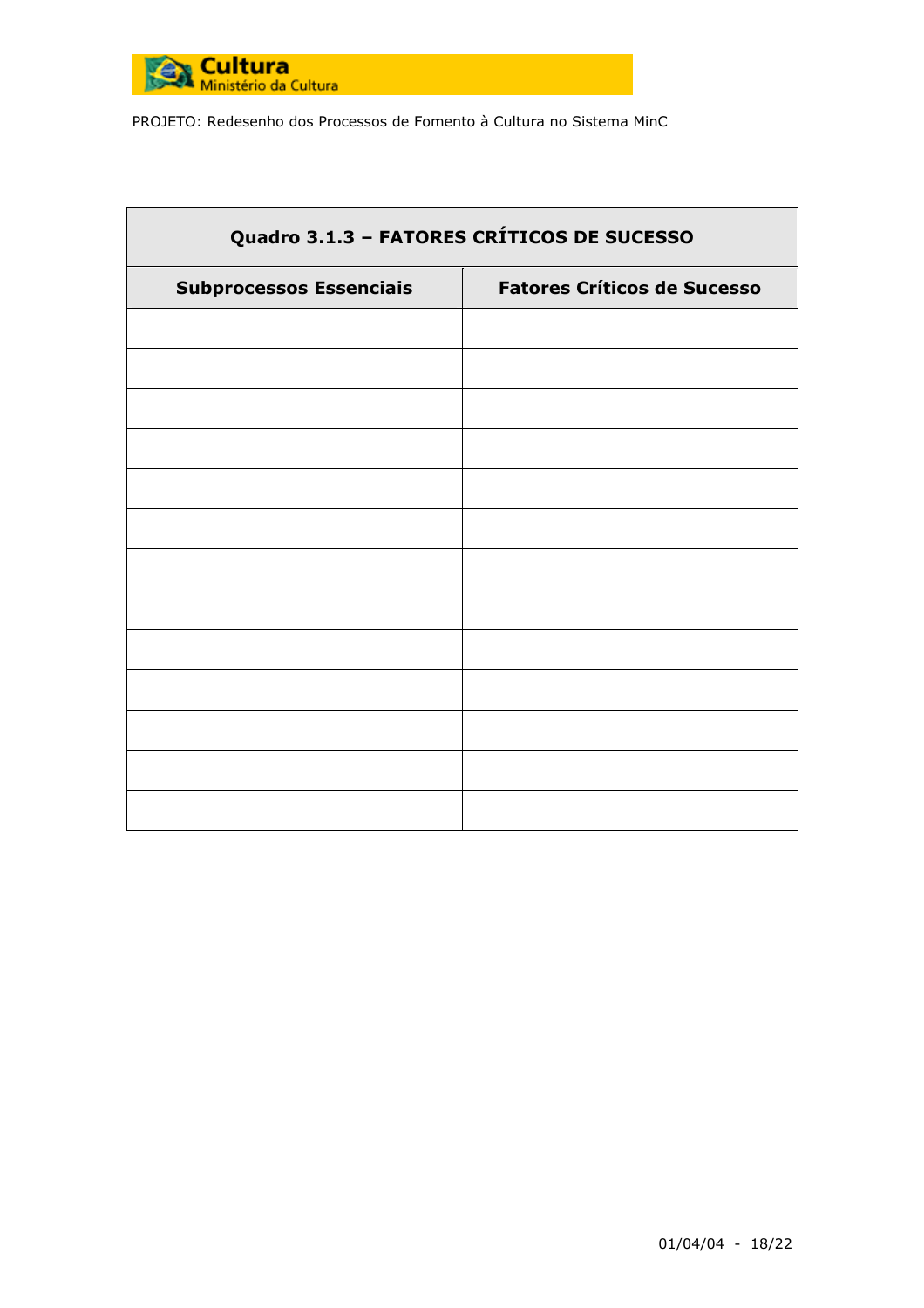

| Quadro 3.1.4 - IDENTIFICAÇÃO E PRIORIZAÇÃO DE PROBLEMAS |              |   |              |   |    |              |  |
|---------------------------------------------------------|--------------|---|--------------|---|----|--------------|--|
| Relação de Problemas                                    | $\mathbf{A}$ | B | $\mathbf{C}$ | D | E. | <b>Total</b> |  |
|                                                         |              |   |              |   |    |              |  |
|                                                         |              |   |              |   |    |              |  |
|                                                         |              |   |              |   |    |              |  |
|                                                         |              |   |              |   |    |              |  |
|                                                         |              |   |              |   |    |              |  |
|                                                         |              |   |              |   |    |              |  |
|                                                         |              |   |              |   |    |              |  |
|                                                         |              |   |              |   |    |              |  |
|                                                         |              |   |              |   |    |              |  |
|                                                         |              |   |              |   |    |              |  |
|                                                         |              |   |              |   |    |              |  |
|                                                         |              |   |              |   |    |              |  |
|                                                         |              |   |              |   |    |              |  |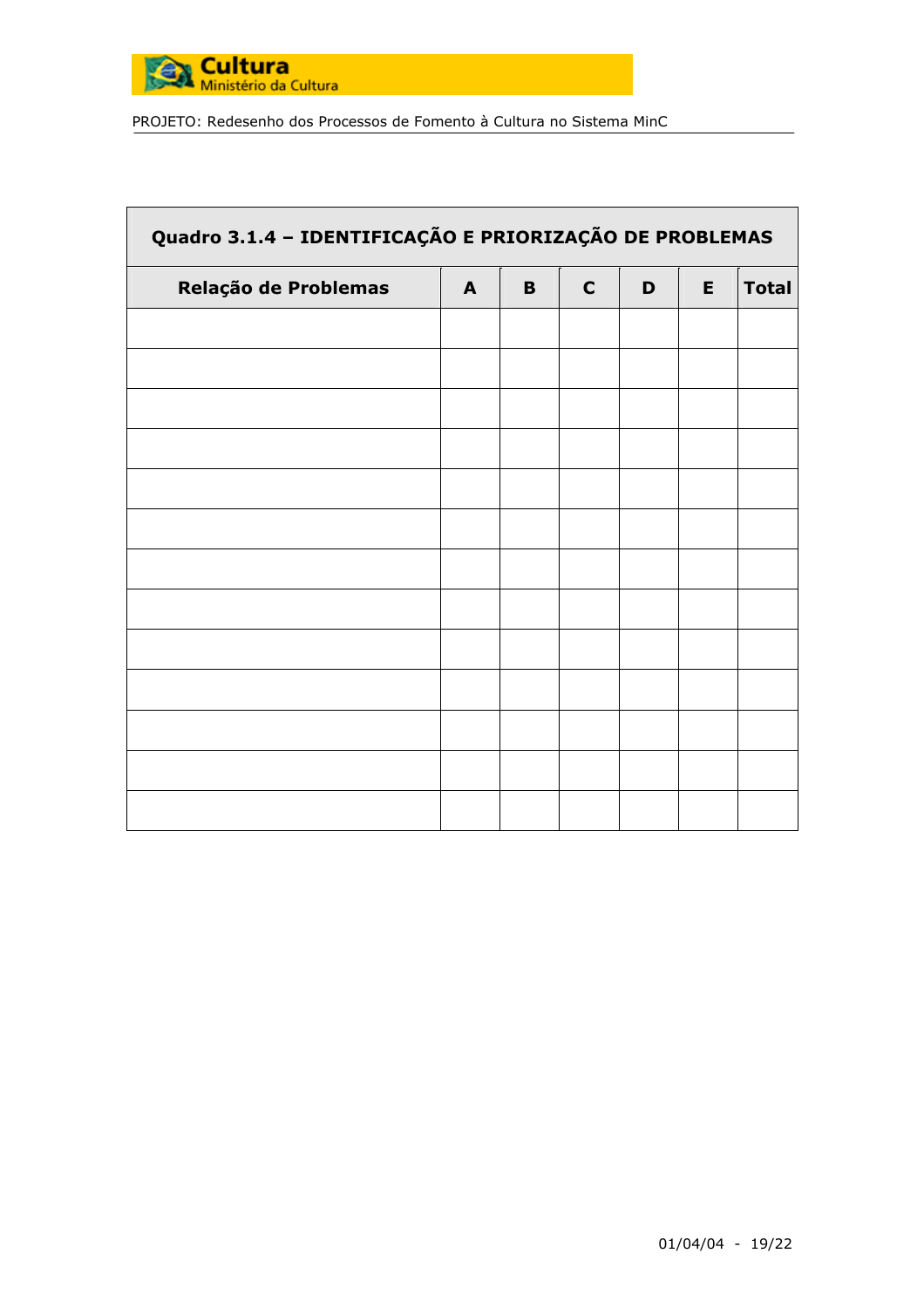

| Quadro 3.1.5 - DESCRIÇÃO DOS PROBLEMAS |                 |           |             |        |                     |
|----------------------------------------|-----------------|-----------|-------------|--------|---------------------|
| <b>No</b>                              | <b>Problema</b> | Descrição | <b>Como</b> | Quando | <b>Providências</b> |
| $P-01$                                 |                 |           |             |        |                     |
| $P-02$                                 |                 |           |             |        |                     |
| $P-03$                                 |                 |           |             |        |                     |
| $P-04$                                 |                 |           |             |        |                     |
| $P-05$                                 |                 |           |             |        |                     |
| $P-06$                                 |                 |           |             |        |                     |
| $P-07$                                 |                 |           |             |        |                     |
| $P-08$                                 |                 |           |             |        |                     |
| $P-09$                                 |                 |           |             |        |                     |
|                                        |                 |           |             |        |                     |
|                                        |                 |           |             |        |                     |
|                                        |                 |           |             |        |                     |
|                                        |                 |           |             |        |                     |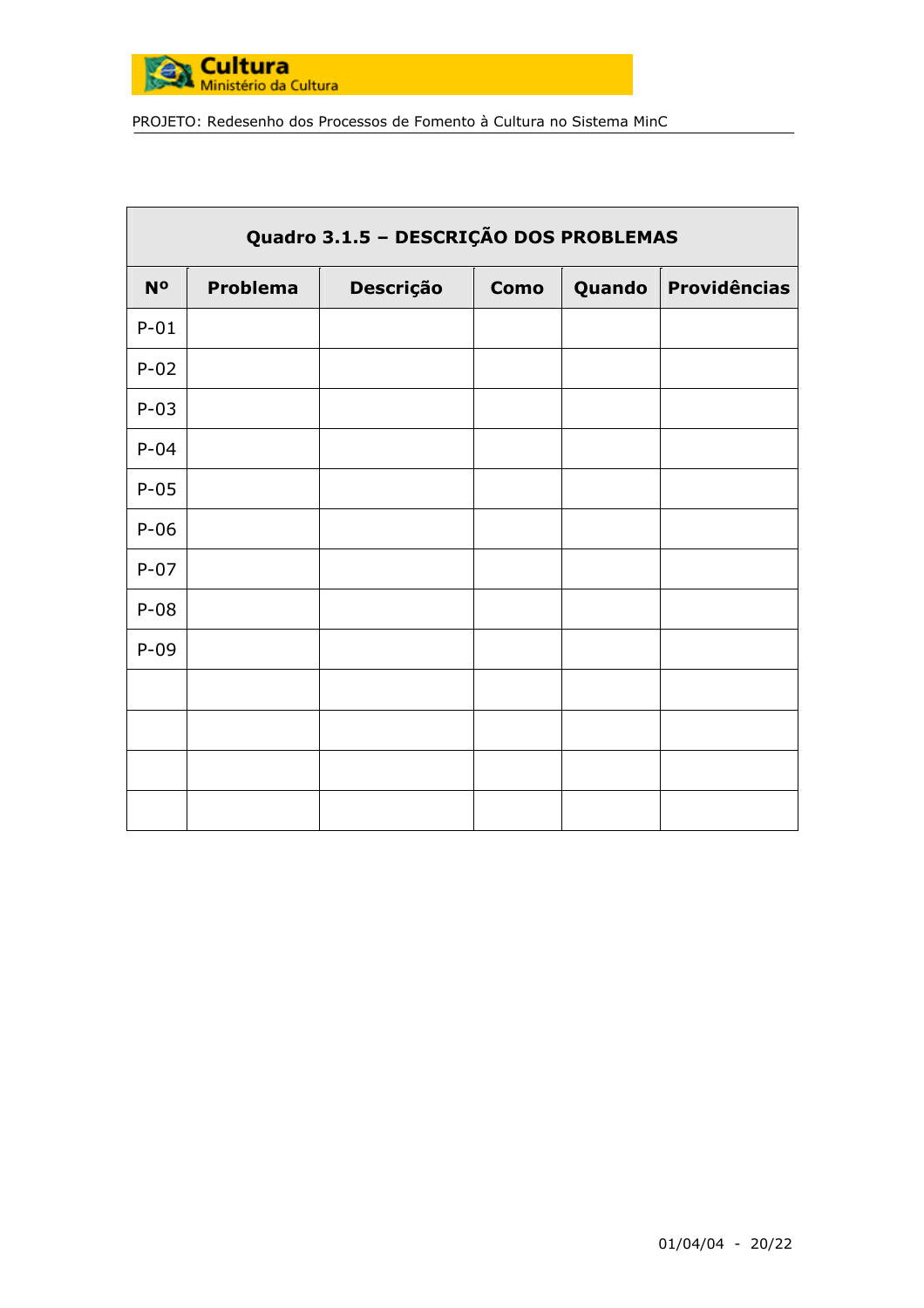

# Atividade 3.2 - Análise dos Problemas

# QUADRO 3.2.1 - IDENTIFICAÇÃO DAS CAUSAS DOS PROBLEMAS